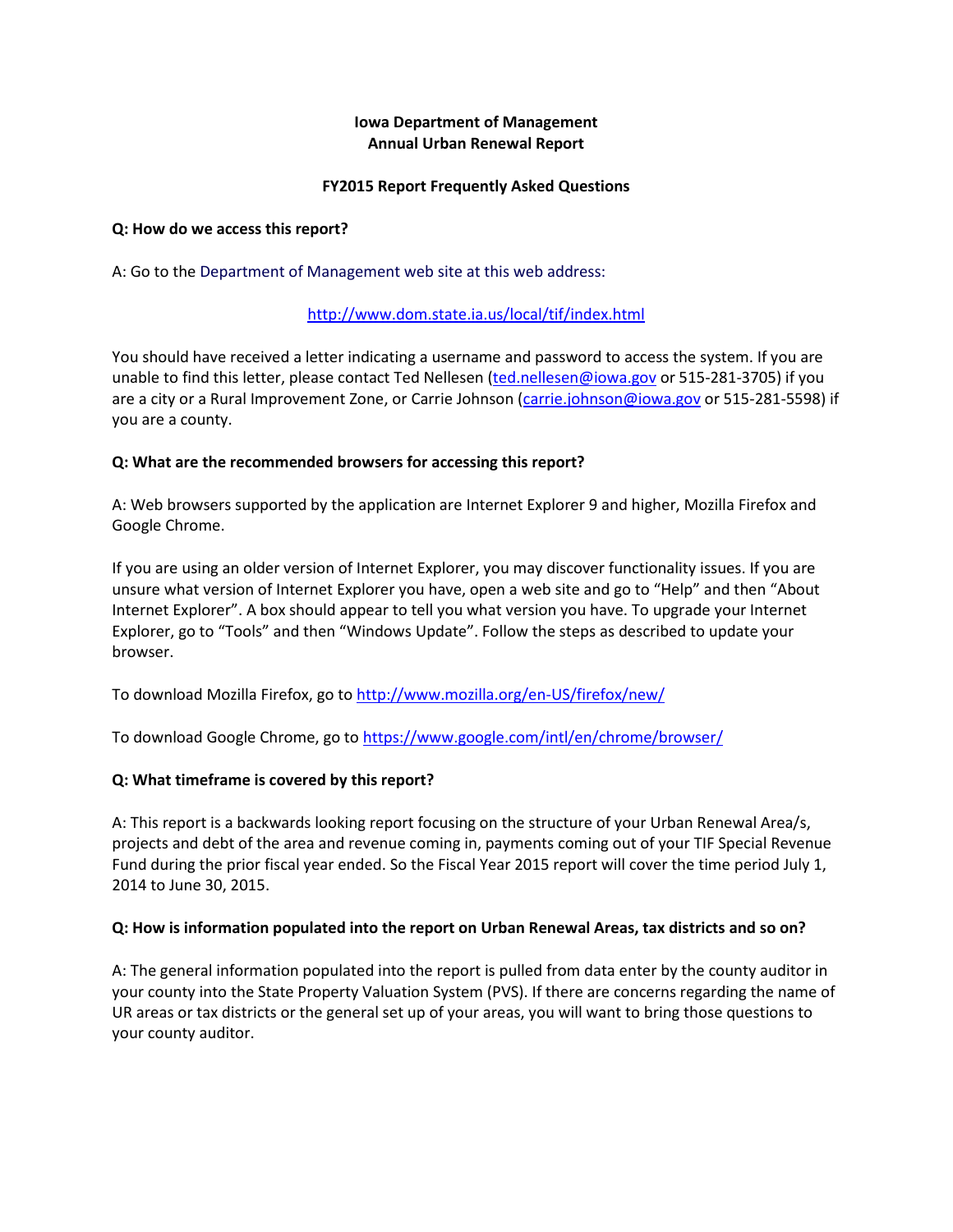## **Q: What data that I entered is pulled forward from year to year and what do I need to enter each year?**

A: The uploaded documents (plan, map and ordinance) are pulled forward. Projects are pulled forward unless you indicated the project was both Physically Complete and Payments Complete (meaning the debt used to pay for the project was completely paid). If both have "Y" selected they will be deleted the next year from the list. Debt is also pulled forward unless you had indicated a past year as the final year of payment as well as the general information for Rebate and Non Rebate Expenditures. Other general information, such as the Type of UR and the Date Revenue First Received, etc. on the tax district pages is retained from year to year and is not removed.

Your total outstanding debt will need to be entered as well the amount of any expenditures made during the year. You will also need to complete the Fiscal Recap page for all UR areas. Obviously any new debt, projects, etc., undertaken during the year will need to be entered.

# **Q: We created an Urban Renewal Area during FY15. We have not incurred any debt or divided revenue yet. The UR area is not currently showing up in the report. Do I need to complete the repor on this new UR area?**

A:. If you had an Urban Renewal Area that existed in FY2015 but it was not set up in the Property Valuation System because it was not dividing revenue, please contact us. We will work with you to add the area into the system. For most in this situation, we anticipate that you would complete little of the report. Most would primarily only complete the basic information about the area as well as the provision of any applicable reference documents (plan, map, perhaps ordinance).

## **Q: Our TIF was set up in the 1990s and was never utilized to date. I understand I need to upload the map, ordinance and plan. Is there a place that I can check mark to simply say we have never used TIF?**

A; There is a "Notes" tab. In that tab you can type whatever info you feel is helpful for someone reviewing the report and I would suggest indicating in there that you have not used TIF since the area was set up.

### **Q: If we have restated our plan, do we upload the restated plan and corresponding amendments or original plan, restated plan, and amendments?**

A: You would combine whatever documents are needed to reflect the area as it looked in FY2015 into one PDF file and upload that one file for your plan. You are only able to uploaded one PDF file for the plan, one PDF file for the map and one PDF file for the ordinance. If you have difficulty combing multiple documents into one PDF, please let us know and we can assist.

### **Q: Our map is old and large, too large to place in a scanner. Is the map needed in this case?**

A: Contact us. You could try copying it in sections and then scan and email those pieces to us, or there may be other ways to put together a map. We will do what we can to get it into one document that could be uploaded.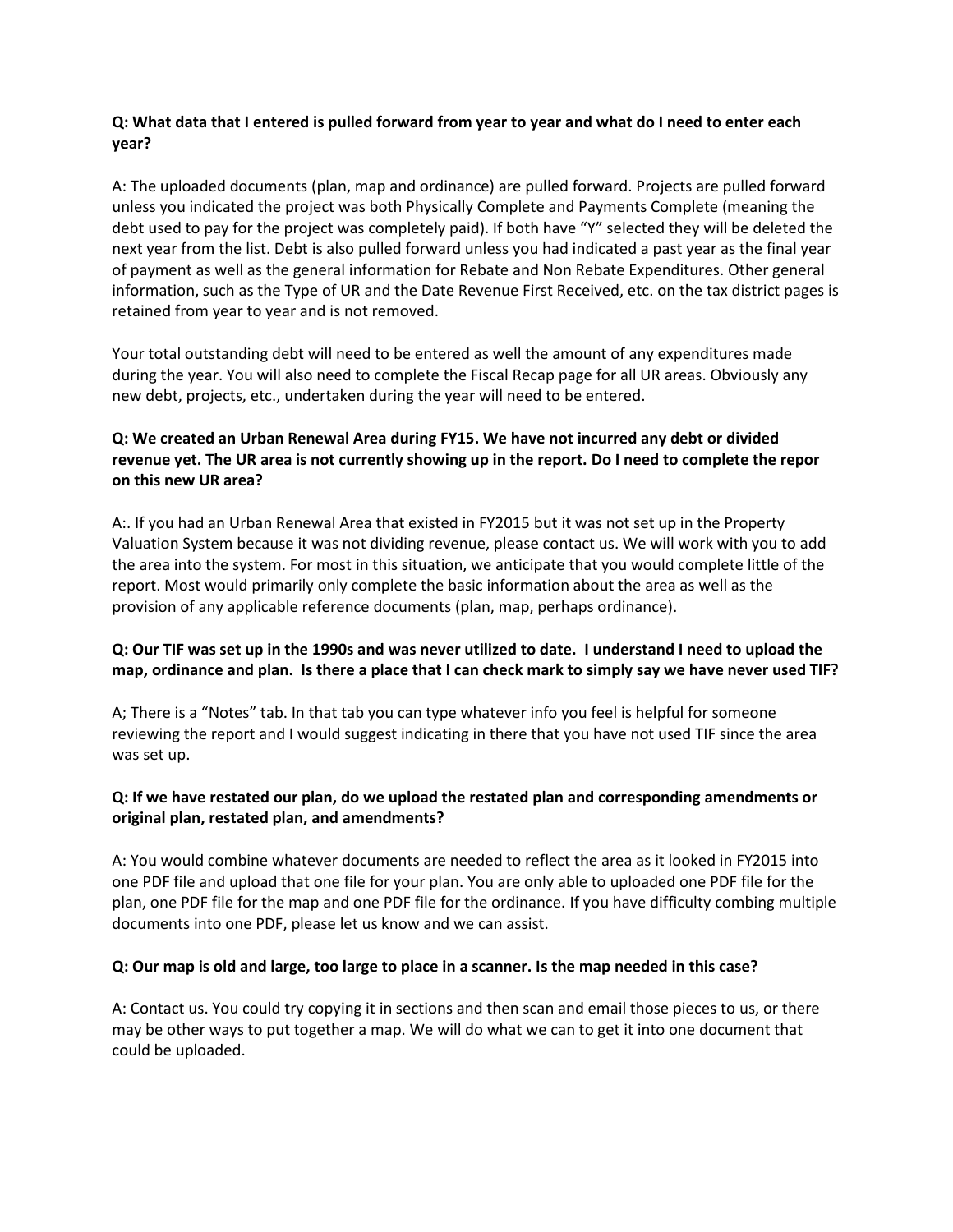## **Q: As the TIF reporting was refined a few years ago, some counties assigned separate Urban Renewal numbers for each time the area was amended and property was added, even though it is all functioning as the same Urban Renewal Area. Do we upload the same latest Urban Renewal Plan information for each Urban Renewal numbered area?**

A: Yes, you would upload whatever plan is pertinent for that particular area on which you are reporting. This may mean that the same plan, map, etc. is applicable to more than one area in the system.

## **Q: Recently we consolidated three of our TIF areas into one. For the annual report do I report them as one TIF area or do I do them individually**

A: It depends on when they were combined. The Annual Urban Renewal Report is a backwards-looking report. So, for instance, the report for FY15 is reporting on whatever the areas looked like during FY15. If you just made the change very recently, the FY15 report would still be individually broken out.

### **Q: Can an Urban Renewal Area be designated as both economic development and slum/blight?**

A: Yes, the system allows for any or all of the designations to be selected.

# **Q: If you have a jobs component in a developer agreement, but the entity did not meet the requirement for it and is therefore not getting any payment, do we still include it?**

A: You would still report on it if your agreement is in effect. Therefore it would be listed on the Project and Debt tabs and you would report on it with the Jobs tab. But if you did not have expenditures for it in FY15, then you would not show anything for it on the Non-Rebate Expenditures tab. You could make a note on the Notes tab to further explain the specifics of the situation, if you would like to clarify it.

## **Q: Should administrative expenses be input in aggregate for the life of the bond (which would require some estimating) or just for the fiscal year in question, with a plan to annually input actual administrative costs in future years?**

A: Debt would be reportable on the Debt tab when it is certifiable. It would become certifiable when there is formal documentation of that debt approval (in other words, an approved internal loan for administrative expenses).

### **Q: If we have an outstanding GO bond that only a portion of the interest is being paid by TIF, I just report the amount outstanding that will be paid by the TIF, not the total outstanding GO bond…right?**

A: Yes, you are reporting debt that is eligible to be repaid with TIF revenues. You report the debt by debt instrument and report the outstanding balance as of the beginning of FY15.

Keep in mind you will need to take into account what you certified as TIF debt. If you certified the entire GO bond as TIF debt, even if your intent is perhaps not to repay the whole amount from TIF, you would reported the entire GO bond as TIF debt on this report. If you certified an entire bond as TIF debt but your intent is not to repay the whole bond with TIF revenues, you likely need to consider decertifying some of that bond as TIF debt.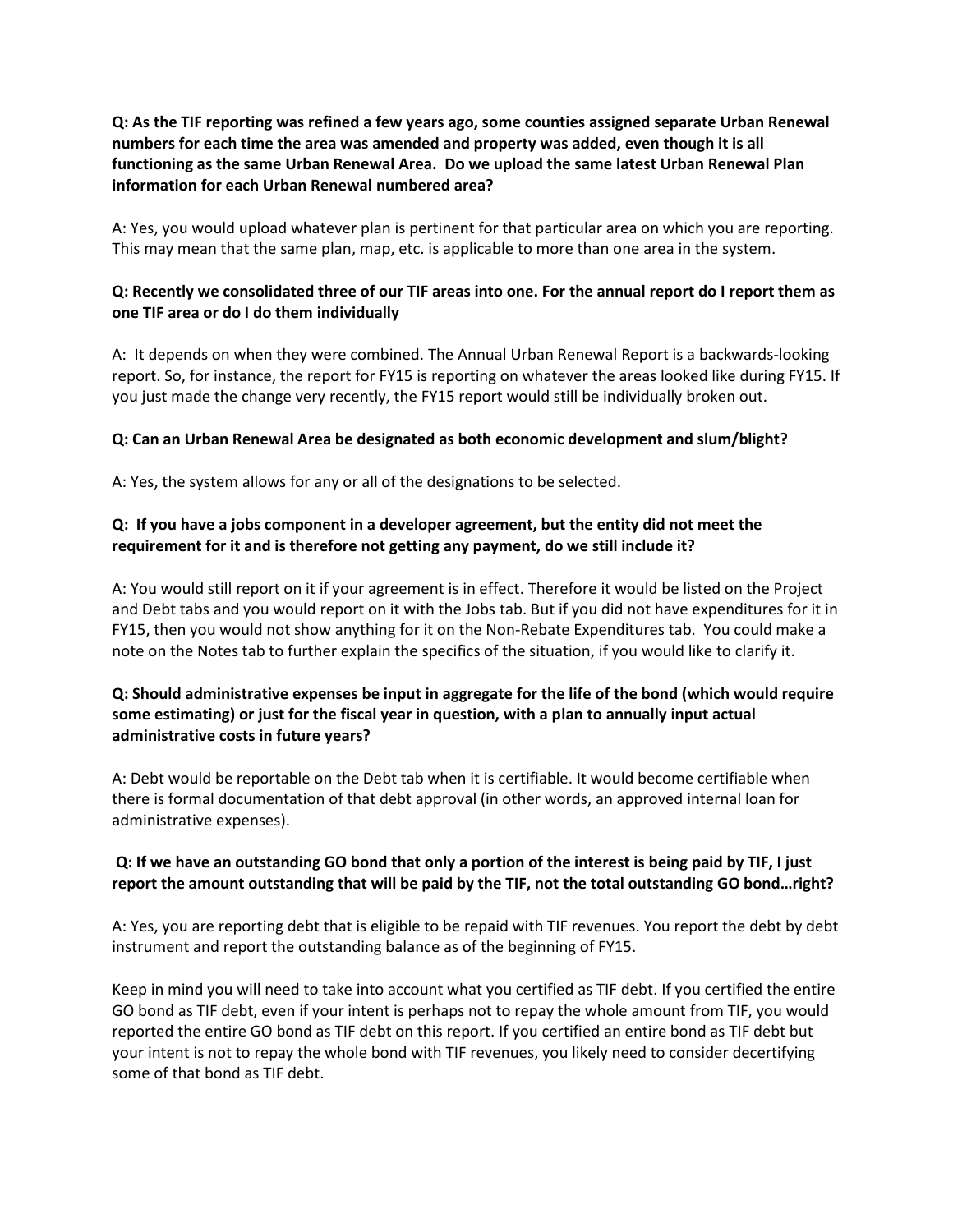### **Q: Is Engineering for Street Work considered Administration costs or Streets, Roads & Bridges**

A: Engineering fees can be recorded either way. Just be consistent.

**Q: If City is amending UR plan now and intends to certify as of 12/1/15 a new TIF project, and perhaps issue bonds yet this fall to fund that project, are you saying that the debt must be entered at this time? what if the City doesn't know the exact amount of debt to be issued, or the interest cost on that debt?**

A: If the obligation or debt is not committed by 06/30/2015 then it cannot be included on this report.

**Q: In the discussion of percentage of bond issue that is tied to a project, what if the City set up the bond with specific underlying schedule for each of the purposes, and that schedule was not proportional in each year, but rather, over time? How does a city enter data on this tab if this was the City's approach toward setting up their GO bond? FYI, this approach for setting up a GO bond is extremely common.**

A: The proration of payments should be matched to your debt schedule. If you do not have a debt schedule that can be simply prorated in the fashion of our example, you could use this formula:

(Amount of Bond Par used for Project / Total TIF portion of Bond Par Amount) x Amount of yearly payment that is abated by TIF revenues.

### **Q: Can you use excess revenue received for a previously certified and paid debt to pay down internal loan principal rather than returning the money to the treasurer?**

A: Yes, as long as it is in the same UR area, and you use Form 3 to reduce the amount of future TIF revenues being received to pay the internal loan.

### **Q: The city had negotiated the donation of 6 lots in a residential TIF in exchange for part of the financial LMI Obligation. Do I put the value of those lots in the outstanding LMI Obligation?**

A: The Fair Market Value (FMV) of the 6 lots will eventually satisfy a part of the total LMI requirement. Until the Lots are distributed, though, the FMV of the lots would need to be included in the LMI requirement. As the lots are distributed, the amount of the LMI requirement can be reduced by the FMV of each lot as it is given away. If the entire LMI requirement has been certified on Form 1 then the FMV of the lots should be decertified on Form 3 so the City does not over collect TIF to satisfy the LMI requirement.

### **Q: You stated that fiscal fees are to be included in the principal of o/s debt. Are you referring to the agent fees that are charged each year for bond payments?**

A: Yes, agent or registrar fees can be included.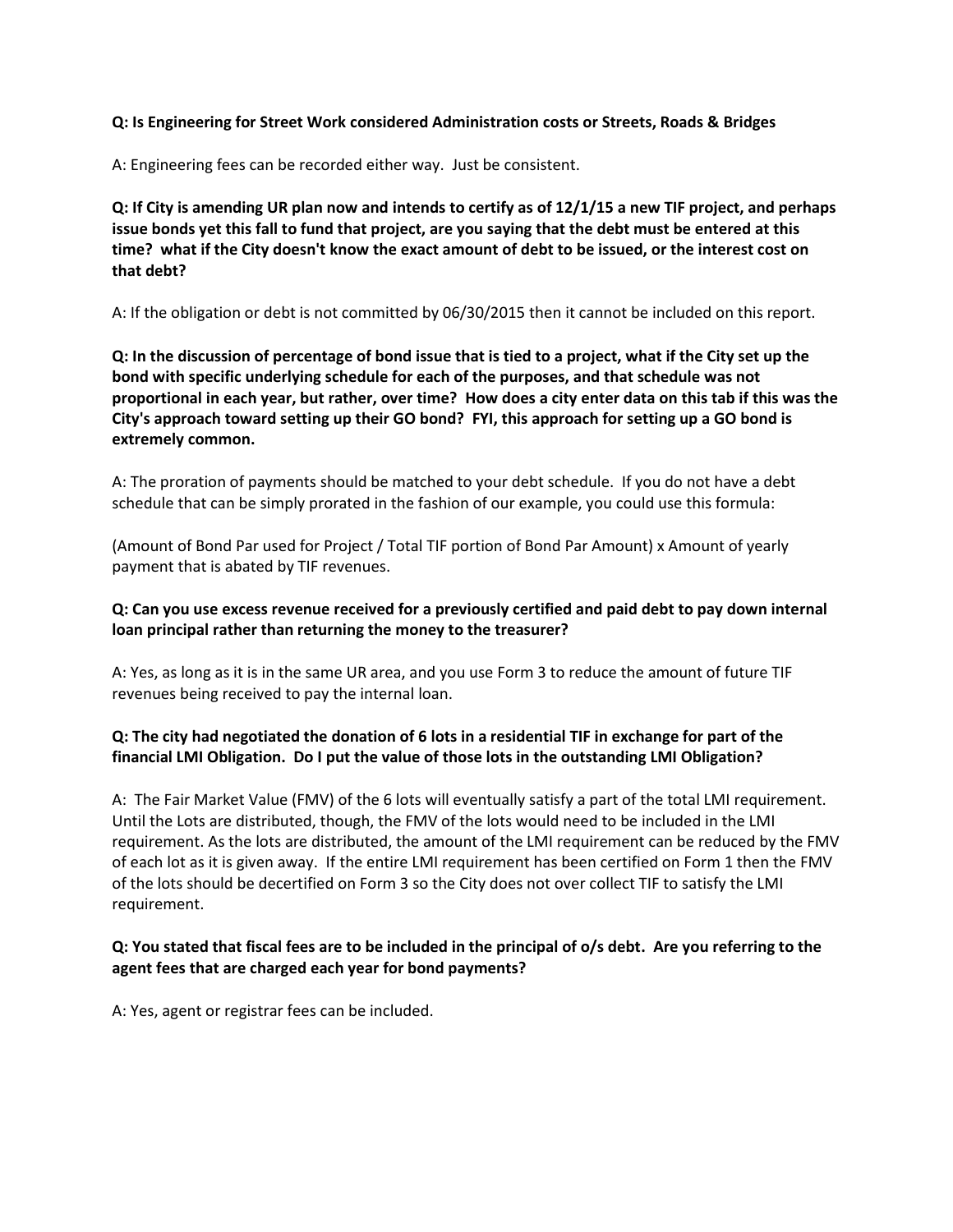### **Q: Does the LMI requirement stay the same as when the TIF area was first approved and stated in the original document…or does that fluctuate over the duration of the TIF project?**

A: There are two likely possibilities. We suggest you contact your TIF counsel to determine which they recommend. The first is the LMI % or amount requirement is set when the urban renewal area is first approved. The second is the LMI % or amount requirement is set when the specific TIF project is first approved.

### **Q: Our Rebate Agreement is a percentage 75% / 25%, so should we just put in an estimated amount of total rebate?**

A: Yes, re-estimate the total due to pay in full on a yearly basis.

## **Q: Does the Public Building Feasibility Analysis need to be done for Infrastructure / Street Improvements?**

A: No, Infrastructure and Road projects are exempted from this analysis.

### **Q: What is meant by "Sum of Private Investment Made Within This Urban Renewal Area during FY 2015" on the Notes Tab?**

A: The amount of money spent by property owners on physical improvements or expansion of employees in the Urban Renewal Area in FY2015 can be entered in this blank.

### **Q: What amounts should be entered for the Principal and Interest of the debts listed on the Debt/Obligations Tab?**

A: The principal and interest entered on the debt/obligations tab should be the amount of principal or interest needed to pay in full as of 7-1-2015. For debt incurred during the fiscal year, enter the amount of principal and interest due to pay the debt in full at the time the debt is incurred.

### **Q: We refunded a debt we had listed on the report last year. How are refundings handled for this report?**

A: For refundings of existing debt, for the old debt, you would only show the amount of payment for the fiscal year being reported. The new debt will show amount due for all future fiscal years. Please contact us for assistance reflecting refunding in your report.

### **Q: Is this going to be due December 1st? Does it have to be finished before a City or County can certify its budget?**

A: The report has a statutory deadline of December 1. You have to complete it prior to being able to publish and adopt your budget or the Department of Management cannot certify your taxes. In addition, the Legislative Services Agency will pull data for their report to the Iowa General Assembly sometime shortly after December 1 and list out those that were not completed at the time they pull the data.